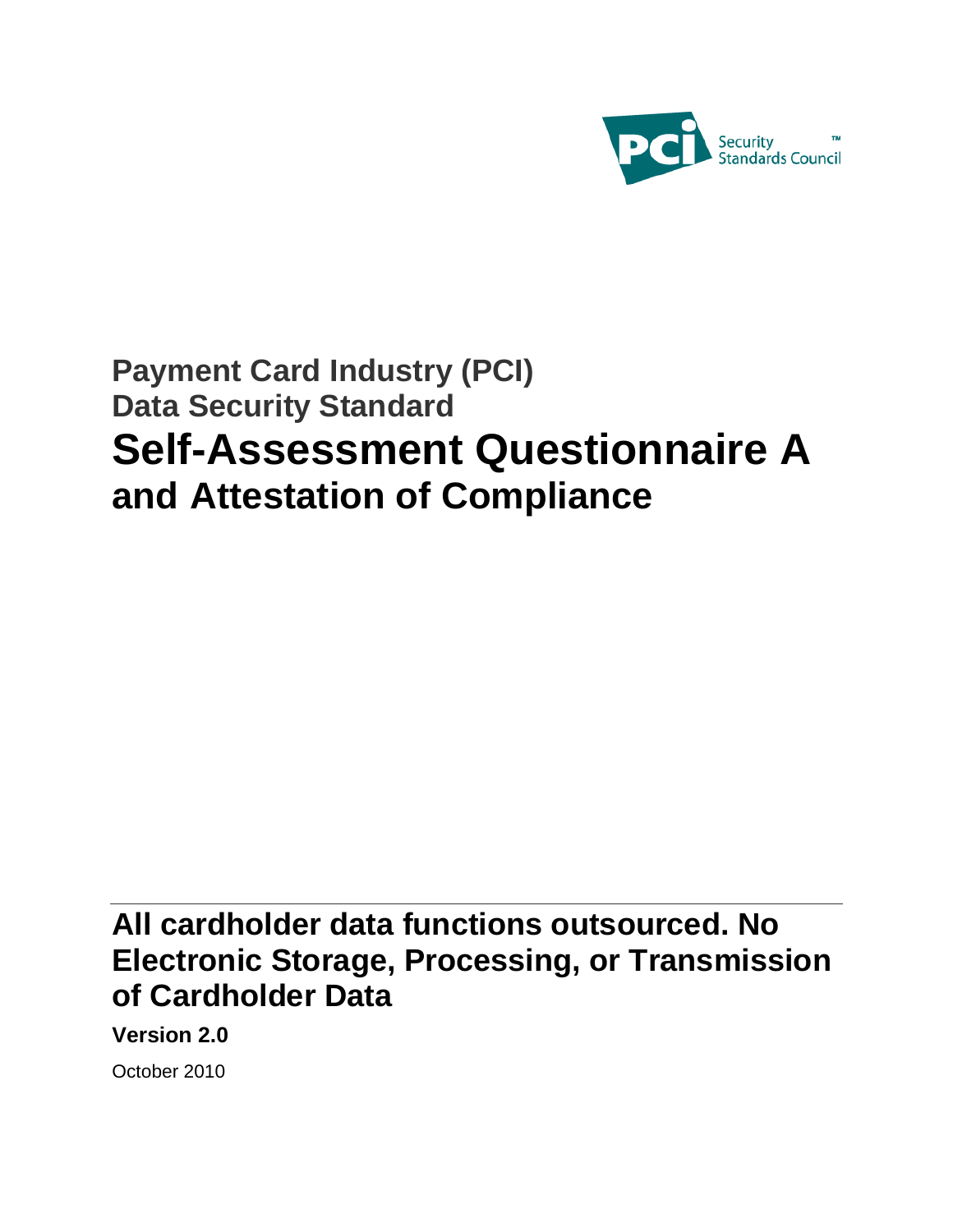

# <span id="page-1-0"></span>**Document Changes**

| Date                   | Version | <b>Description</b>                                                                                  |
|------------------------|---------|-----------------------------------------------------------------------------------------------------|
| 1.2<br>October 1, 2008 |         | To align content with new PCI DSS v1.2 and to implement minor<br>changes noted since original v1.1. |
| October 28, 2010       | 2.0     | To align content with new PCI DSS v2.0 requirements and testing<br>procedures.                      |
|                        |         |                                                                                                     |
|                        |         |                                                                                                     |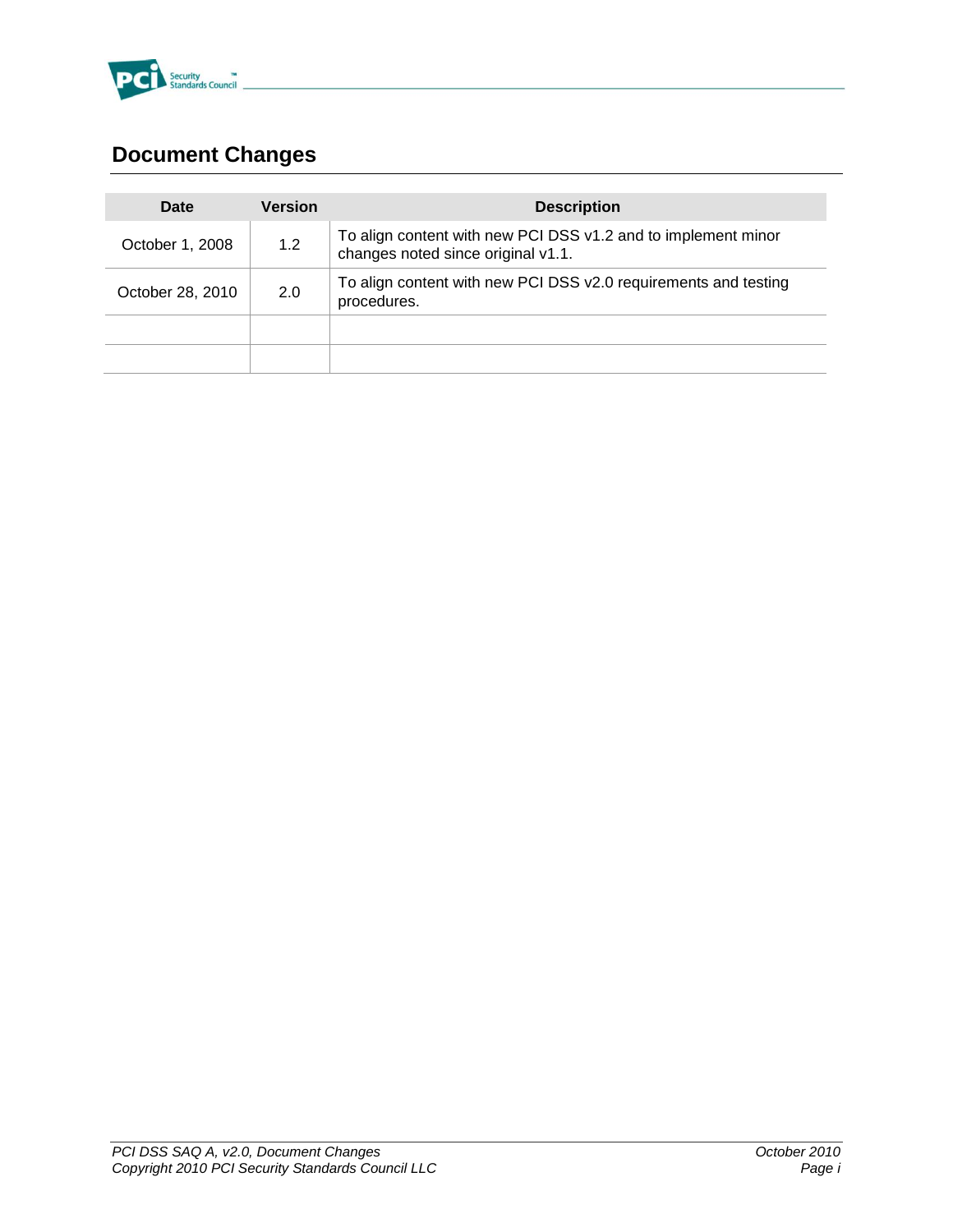

# **Table of Contents**

|                    | Requirement 12: Maintain a policy that addresses information security for all personnel 5 |  |
|--------------------|-------------------------------------------------------------------------------------------|--|
| <b>Appendix A:</b> |                                                                                           |  |
| <b>Appendix B:</b> |                                                                                           |  |
| <b>Appendix C:</b> |                                                                                           |  |
|                    |                                                                                           |  |
| <b>Appendix D:</b> |                                                                                           |  |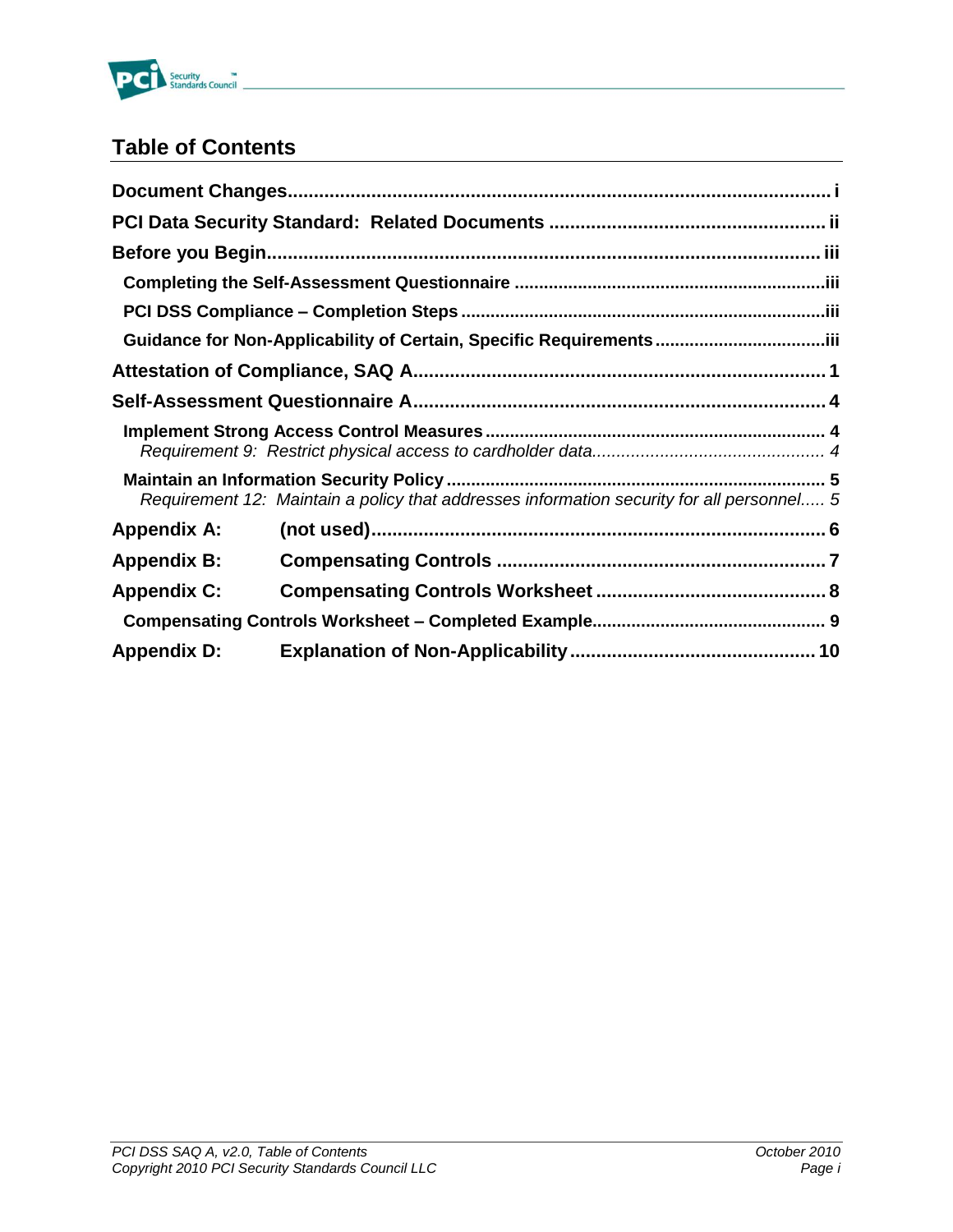

## <span id="page-3-0"></span>**PCI Data Security Standard: Related Documents**

The following documents were created to assist merchants and service providers in understanding the PCI Data Security Standard and the PCI DSS SAQ.

| <b>Document</b>                                                                                                                 | <b>Audience</b>                                          |
|---------------------------------------------------------------------------------------------------------------------------------|----------------------------------------------------------|
| <b>PCI Data Security Standard:</b><br>Requirements and Security Assessment Procedures                                           | All merchants and service<br>providers                   |
| Navigating PCI DSS:<br>Understanding the Intent of the Requirements                                                             | All merchants and service<br>providers                   |
| <b>PCI Data Security Standard:</b><br><b>Self-Assessment Guidelines and Instructions</b>                                        | All merchants and service<br>providers                   |
| <b>PCI Data Security Standard:</b><br>Self-Assessment Questionnaire A and Attestation                                           | Eligible merchants <sup>1</sup>                          |
| <b>PCI Data Security Standard:</b><br>Self-Assessment Questionnaire B and Attestation                                           | Eligible merchants <sup>1</sup>                          |
| <b>PCI Data Security Standard:</b><br>Self-Assessment Questionnaire C-VT and Attestation                                        | Eligible merchants <sup>1</sup>                          |
| <b>PCI Data Security Standard:</b><br>Self-Assessment Questionnaire C and Attestation                                           | Eligible merchants <sup>1</sup>                          |
| <b>PCI Data Security Standard:</b><br>Self-Assessment Questionnaire D and Attestation                                           | Eligible merchants and<br>service providers <sup>1</sup> |
| PCI Data Security Standard and Payment Application Data<br>Security Standard:<br>Glossary of Terms, Abbreviations, and Acronyms | All merchants and service<br>providers                   |

 $\overline{a}$ 

<sup>&</sup>lt;sup>1</sup> To determine the appropriate Self-Assessment Questionnaire, see PCI Data Security Standard: Self-*Assessment Guidelines and Instructions*, "Selecting the SAQ and Attestation That Best Apply to Your Organization."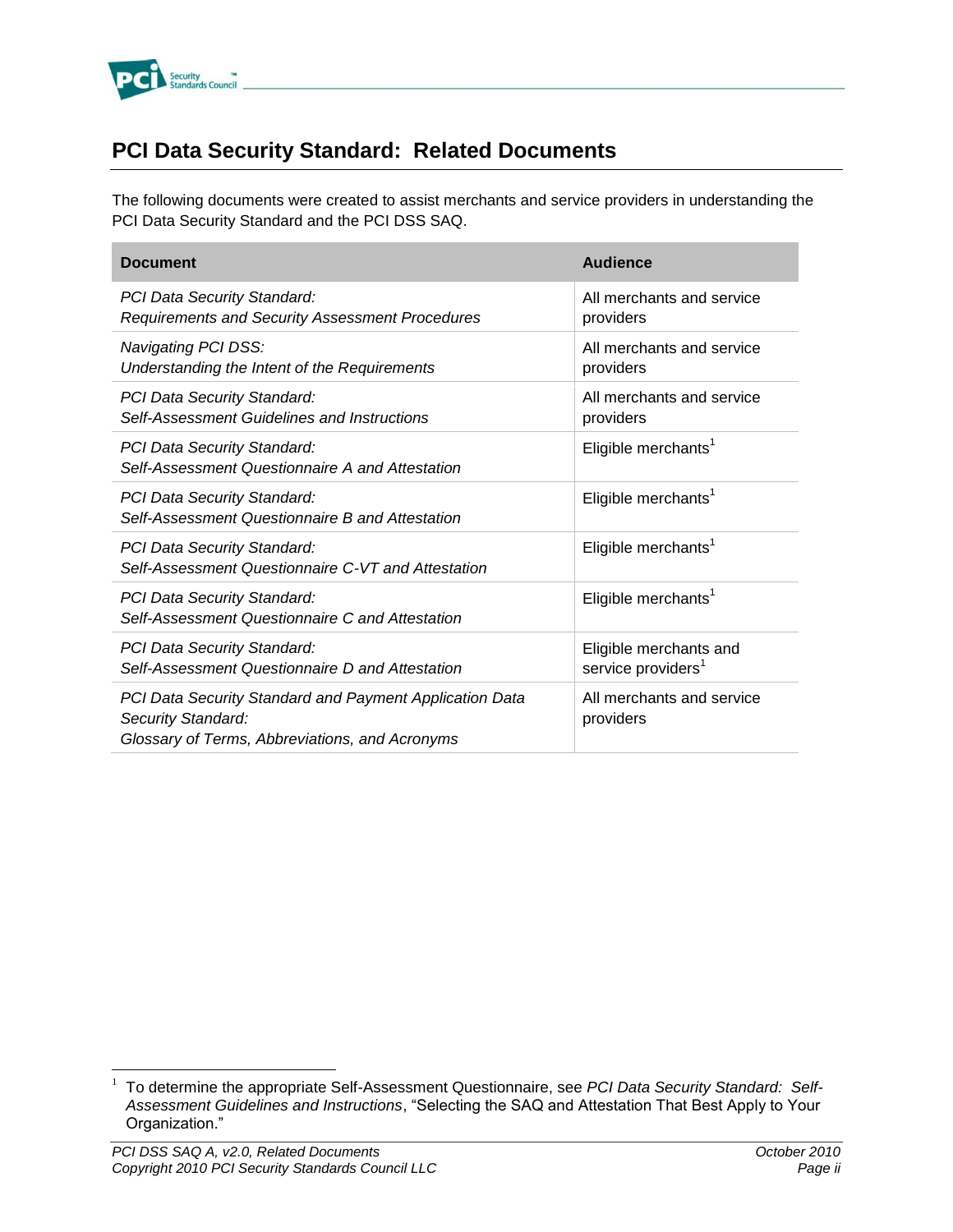

# <span id="page-4-0"></span>**Before you Begin**

## <span id="page-4-1"></span>**Completing the Self-Assessment Questionnaire**

SAQ A has been developed to address requirements applicable to merchants who retain only paper reports or receipts with cardholder data, do not store cardholder data in electronic format and do not process or transmit any cardholder data on their systems or premises.

SAQ A merchants, defined here and in th*e PCI DSS Self-Assessment Questionnaire Instructions and Guidelines*, do not store cardholder data in electronic format and do not process or transmit any cardholder data on their systems or premises. Such merchants validate compliance by completing SAQ A and the associated Attestation of Compliance, confirming that**:**

- Your company handles only card-not-present (e-commerce or mail/telephone-order) transactions;
- Your company does not store, process, or transmit any cardholder data on your systems or premises, but relies entirely on third party service provider(s) to handle all these functions;
- Your company has confirmed that the third party(s) handling storage, processing, and/or transmission of cardholder data is PCI DSS compliant;
- Your company retains only paper reports or receipts with cardholder data, and these documents are not received electronically; **and**
- Your company does not store any cardholder data in electronic format.

#### **This option would never apply to merchants with a face-to-face POS environment.**

Each section of the questionnaire focuses on a specific area of security, based on the requirements in the *PCI DSS Requirements and Security Assessment Procedures*. This shortened version of the SAQ includes questions which apply to a specific type of small merchant environment, as defined in the above eligibility criteria. If there are PCI DSS requirements applicable to your environment which are not covered in this SAQ, it may be an indication that this SAQ is not suitable for your environment. Additionally, you must still comply with all applicable PCI DSS requirements in order to be PCI DSS compliant.

## <span id="page-4-2"></span>**PCI DSS Compliance – Completion Steps**

- 1. Assess your environment for compliance with the PCI DSS.
- 2. Complete the Self-Assessment Questionnaire (SAQ A) according to the instructions in the *Self-Assessment Questionnaire Instructions and Guidelines.*
- 3. Complete the Attestation of Compliance in its entirety.
- 4. Submit the SAQ and the Attestation of Compliance, along with any other requested documentation, to your acquirer.

## <span id="page-4-3"></span>**Guidance for Non-Applicability of Certain, Specific Requirements**

**Non-Applicability:** Requirements deemed not applicable to your environment must be indicated with "N/A" in the "Special" column of the SAQ. Accordingly, complete the "Explanation of Non-Applicability" worksheet in Appendix D for each "N/A" entry.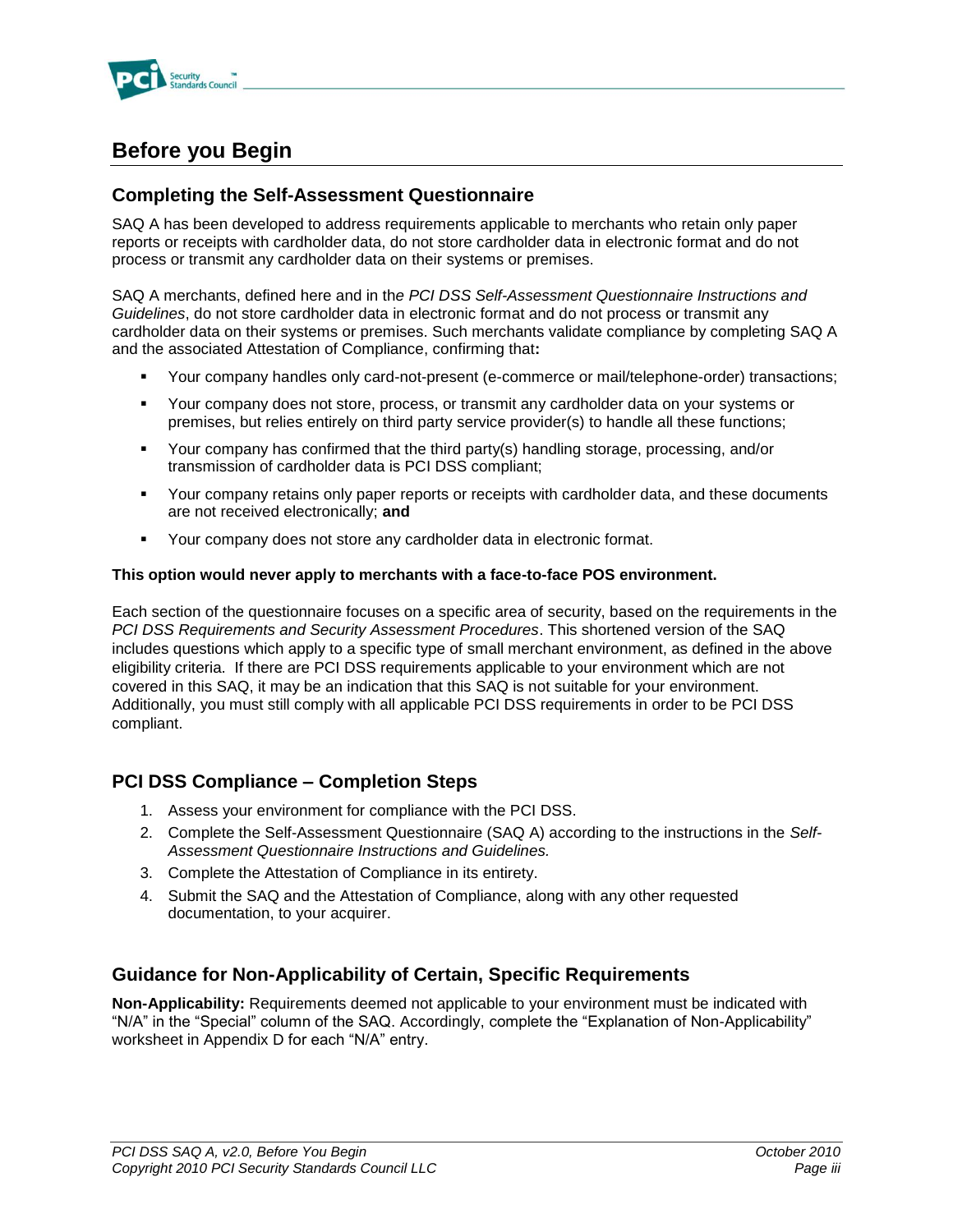

# <span id="page-5-0"></span>**Attestation of Compliance, SAQ A**

### *Instructions for Submission*

The merchant must complete this Attestation of Compliance as a declaration of the merchant's compliance status with the *Payment Card Industry Data Security Standard (PCI DSS) Requirements and Security Assessment Procedures.* Complete all applicable sections and refer to the submission instructions at "PCI DSS Compliance – Completion Steps" in this document.

### **Part 1. Merchant and Qualified Security Assessor Information Part 1a. Merchant Organization Information**

| Company Name:            | DBA(S):  |      |  |
|--------------------------|----------|------|--|
| <b>Contact Name:</b>     | Title:   |      |  |
| Telephone:               | E-mail:  |      |  |
| <b>Business Address:</b> | City:    |      |  |
| State/Province:          | Country: | ZIP: |  |
| URL:                     |          |      |  |

#### **Part 1b. Qualified Security Assessor Company Information (if applicable)**

| Company Name:             |          |      |  |
|---------------------------|----------|------|--|
| Lead QSA Contact<br>Name: | Title:   |      |  |
| Telephone:                | E-mail:  |      |  |
| <b>Business Address:</b>  | City:    |      |  |
| State/Province:           | Country: | ZIP: |  |
| URL:                      |          |      |  |

| Part 2. Type of merchant business (check all that apply): |                          |                            |                                 |  |  |  |
|-----------------------------------------------------------|--------------------------|----------------------------|---------------------------------|--|--|--|
| $\Box$ Retailer                                           | $\Box$ Telecommunication | □ Grocery and Supermarkets |                                 |  |  |  |
| $\Box$ Petroleum                                          | $\Box$ E-Commerce        | Mail/Telephone-Order       | $\Box$ Others (please specify): |  |  |  |
| List facilities and locations included in PCI DSS review: |                          |                            |                                 |  |  |  |

#### **Part 2a. Relationships**

| Does your company have a relationship with one or more third-party agents (for example,<br>gateways, web-hosting companies, airline booking agents, loyalty program agents, etc.)? | $\Box$ Yes $\Box$ No |
|------------------------------------------------------------------------------------------------------------------------------------------------------------------------------------|----------------------|
| Does your company have a relationship with more than one acquirer?                                                                                                                 | □ Yes □ No           |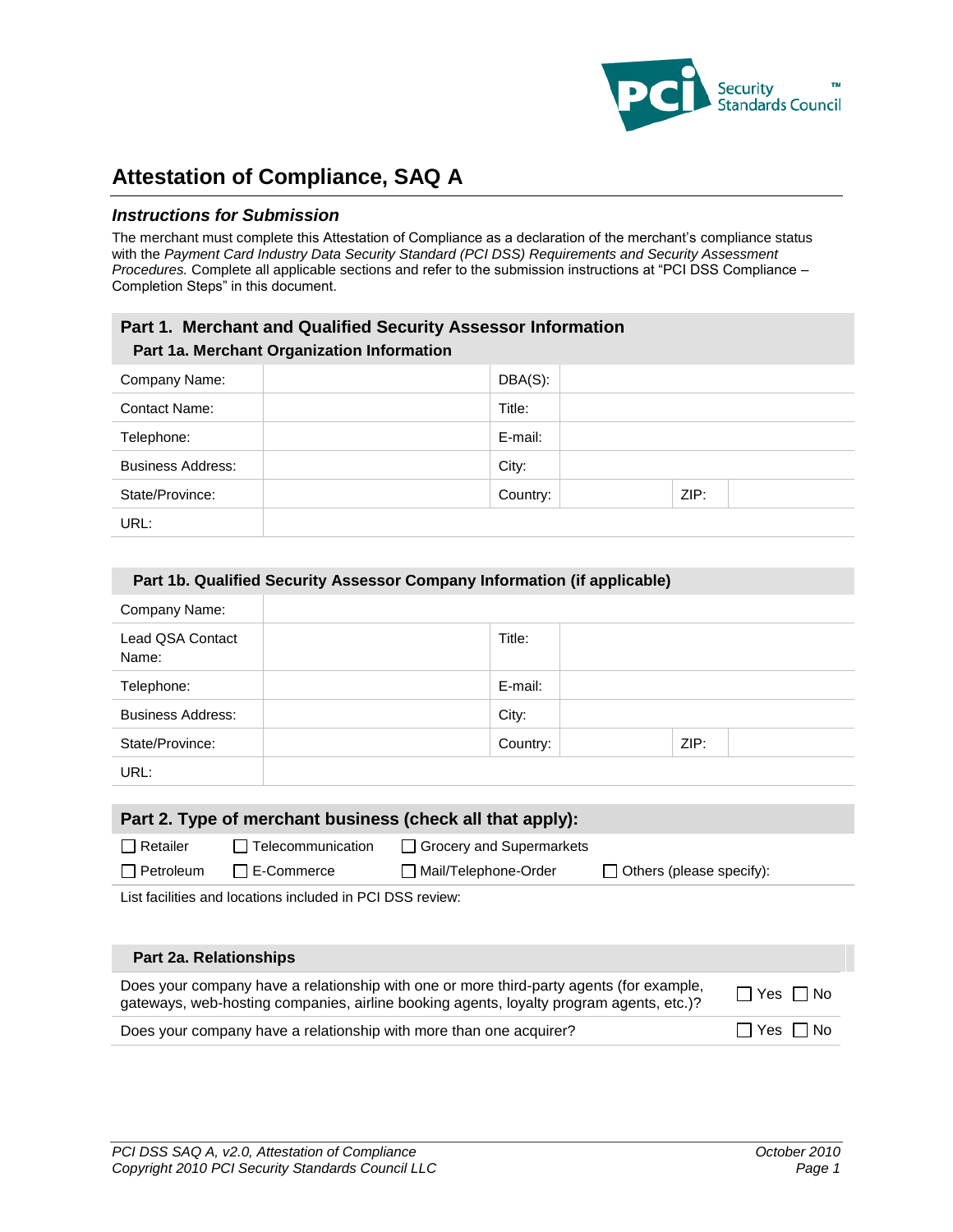

#### **Part 2b. Eligibility to Complete SAQ A**

Merchant certifies eligibility to complete this shortened version of the Self-Assessment Questionnaire because:

| Merchant does not store, process, or transmit any cardholder data on merchant systems or premises but<br>relies entirely on third party service provider(s) to handle these functions; |
|----------------------------------------------------------------------------------------------------------------------------------------------------------------------------------------|
| The third party service provider(s) handling storage, processing, and/or transmission of cardholder data is<br>confirmed to be PCI DSS compliant;                                      |
| Merchant does not store any cardholder data in electronic format; and                                                                                                                  |
| If Merchant does store cardholder data, such data is only in paper reports or copies of receipts and is not<br>received electronically.                                                |

### **Part 3. PCI DSS Validation**

Based on the results noted in the SAQ A dated *(completion date)*, *(Merchant Company Name)* asserts the following compliance status (check one):

 $\Box$ **Compliant:** All sections of the PCI SAQ are complete, and all questions answered "yes," resulting in an overall **COMPLIANT** rating, thereby *(Merchant Company Name)* has demonstrated full compliance with the PCI DSS.

 $\Box$ **Non-Compliant:** Not all sections of the PCI SAQ are complete, or some questions are answered "no," resulting in an overall **NON-COMPLIANT** rating, thereby *(Merchant Company Name)* has not demonstrated full compliance with the PCI DSS.

- **Target Date** for Compliance:
- An entity submitting this form with a status of Non-Compliant may be required to complete the Action Plan in Part 4 of this document. *Check with your acquirer or the payment brand(s) before completing Part 4, since not all payment brands require this section.*

#### **Part 3a. Confirmation of Compliant Status**

#### **Merchant confirms**:

| PCI DSS Self-Assessment Questionnaire A, Version (SAQ version #), was completed according to the<br>instructions therein.  |
|----------------------------------------------------------------------------------------------------------------------------|
| All information within the above-referenced SAQ and in this attestation fairly represents the results of my<br>assessment. |
| I have read the PCI DSS and I recognize that I must maintain full PCI DSS compliance at all times.                         |

#### **Part 3b. Merchant Acknowledgement**

| Signature of Merchant Executive Officer $\uparrow$ | Date $\uparrow$ |
|----------------------------------------------------|-----------------|
|                                                    |                 |
| Merchant Executive Officer Name $\uparrow$         | Title 个         |
|                                                    |                 |

*Merchant Company Represented*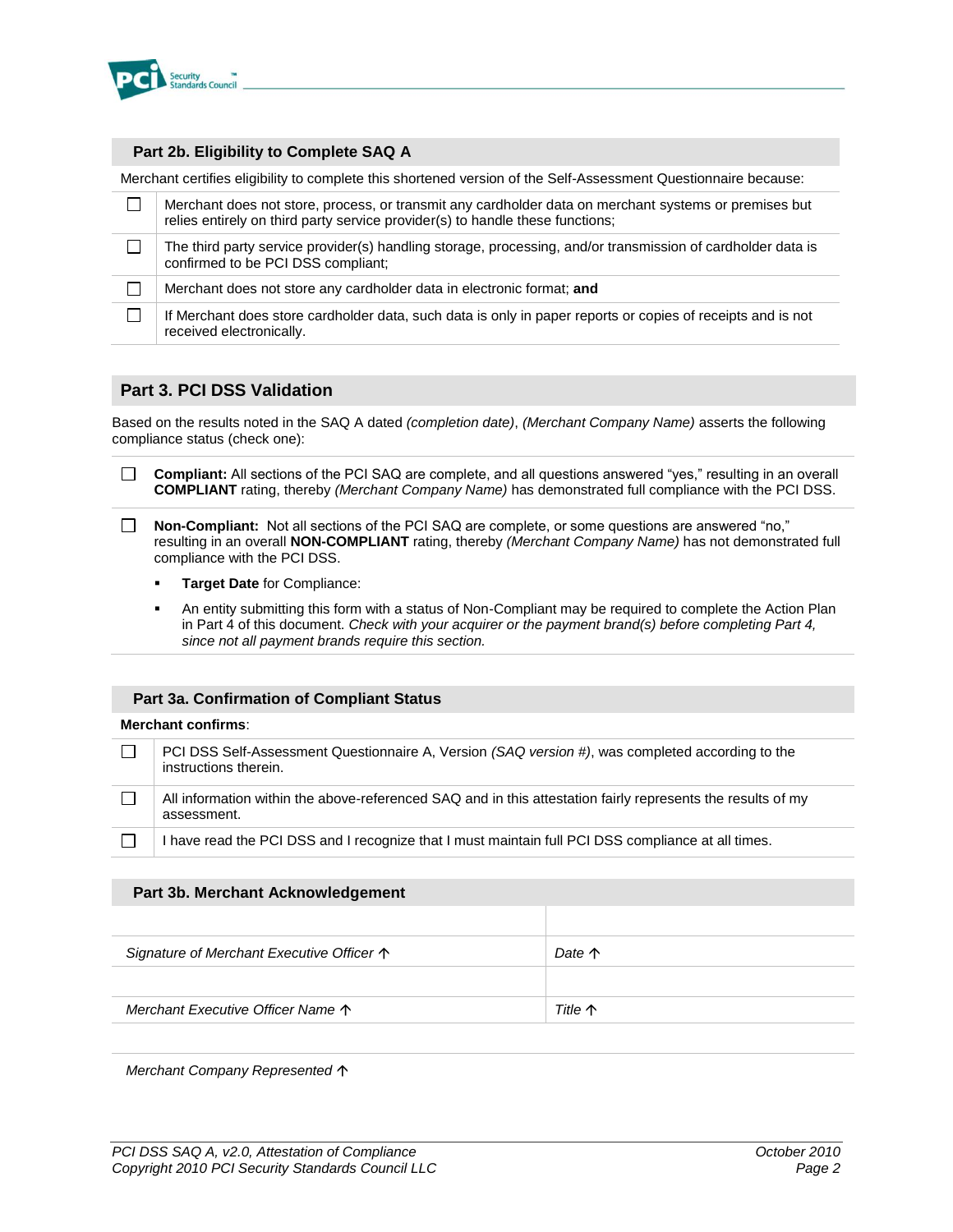

### **Part 4. Action Plan for Non-Compliant Status**

Please select the appropriate "Compliance Status" for each requirement. If you answer "NO" to any of the requirements, you are required to provide the date Company will be compliant with the requirement and a brief description of the actions being taken to meet the requirement. *Check with your acquirer or the payment brand(s) before completing Part 4, since not all payment brands require this section.*

|                                      |                                                                               | <b>Compliance Status</b><br>(Select One) |           |                                                                       |  |  |
|--------------------------------------|-------------------------------------------------------------------------------|------------------------------------------|-----------|-----------------------------------------------------------------------|--|--|
| <b>PCI DSS</b><br><b>Requirement</b> | <b>Description of Requirement</b>                                             | <b>YES</b>                               | <b>NO</b> | <b>Remediation Date and Actions</b><br>(if Compliance Status is "NO") |  |  |
| 9                                    | Restrict physical access to<br>cardholder data                                |                                          |           |                                                                       |  |  |
| 12                                   | Maintain a policy that<br>addresses information security<br>for all personnel |                                          |           |                                                                       |  |  |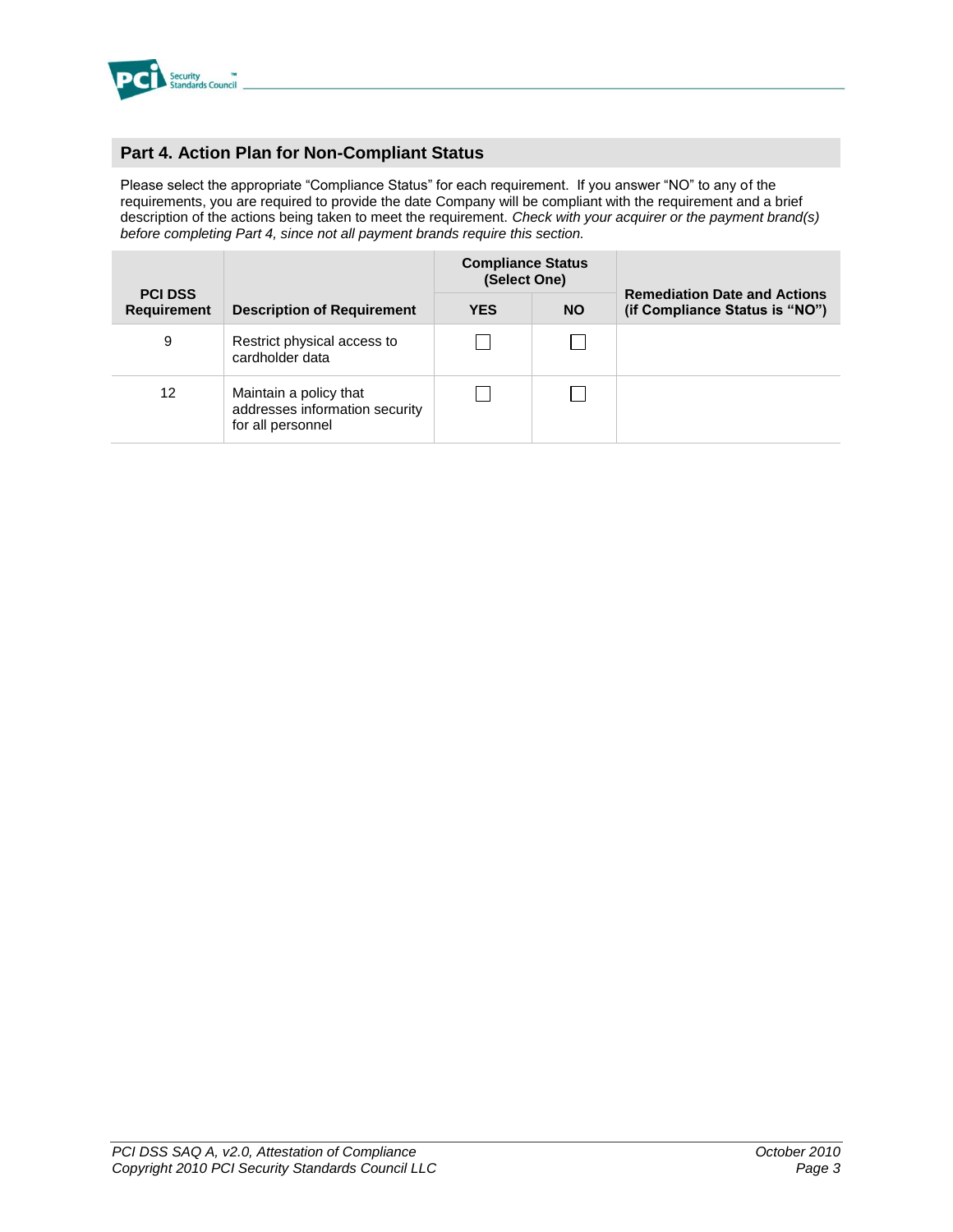

## <span id="page-8-0"></span>**Self-Assessment Questionnaire A**

*Note: The following questions are numbered according to PCI DSS requirements and testing procedures, as defined in the* PCI DSS Requirements and Security Assessment Procedures *document.* 

### Date of Completion:

## <span id="page-8-1"></span>**Implement Strong Access Control Measures**

### <span id="page-8-2"></span>*Requirement 9: Restrict physical access to cardholder data*

|      |             | <b>PCI DSS Question</b>                                                                                                                                                                                 | <b>Response:</b> | Yes                      | $No$           | Special <sup>*</sup> |
|------|-------------|---------------------------------------------------------------------------------------------------------------------------------------------------------------------------------------------------------|------------------|--------------------------|----------------|----------------------|
| 9.6  | and faxes)? | Are all media physically secured (including but not limited to<br>computers, removable electronic media, paper receipts, paper reports,                                                                 |                  |                          |                |                      |
|      |             | For purposes of Requirement 9, "media" refers to all paper and<br>electronic media containing cardholder data.                                                                                          |                  |                          |                |                      |
| 9.7  |             | (a) Is strict control maintained over the internal or external distribution<br>of any kind of media?                                                                                                    |                  |                          | $\sim$         |                      |
|      |             | (b) Do controls include the following:                                                                                                                                                                  |                  |                          |                |                      |
|      | 9.7.1       | Is media classified so the sensitivity of the data can be<br>determined?                                                                                                                                |                  |                          | $\sim$         |                      |
|      | 9.7.2       | Is media sent by secured courier or other delivery method that<br>can be accurately tracked?                                                                                                            |                  | $\overline{\phantom{a}}$ | $\mathbb{R}^n$ |                      |
| 9.8  |             | Are logs maintained to track all media that is moved from a secured<br>area, and is management approval obtained prior to moving the media<br>(especially when media is distributed to individuals)?    |                  | - 1                      | $\sim$         |                      |
| 9.9  | media?      | Is strict control maintained over the storage and accessibility of                                                                                                                                      |                  |                          | $\sim$         |                      |
| 9.10 |             | Is all media destroyed when it is no longer needed for business or<br>legal reasons?                                                                                                                    |                  |                          | $\mathbf{L}$   |                      |
|      |             | Is destruction performed as follows:                                                                                                                                                                    |                  |                          |                |                      |
|      | 9.10.1      | (a) Are hardcopy materials cross-cut shredded, incinerated,<br>or pulped so that cardholder data cannot be<br>reconstructed?                                                                            |                  |                          |                |                      |
|      |             | (b) Are containers that store information to be destroyed<br>secured to prevent access to the contents? (For example,<br>a "to-be-shredded" container has a lock preventing<br>access to its contents.) |                  |                          |                |                      |

 $\overline{a}$ 

<sup>\*</sup> "Not Applicable" (N/A) or "Compensating Control Used." Organizations using this section must complete the Compensating Control Worksheet or Explanation of Non-Applicability Worksheet, as appropriate, in the Appendix.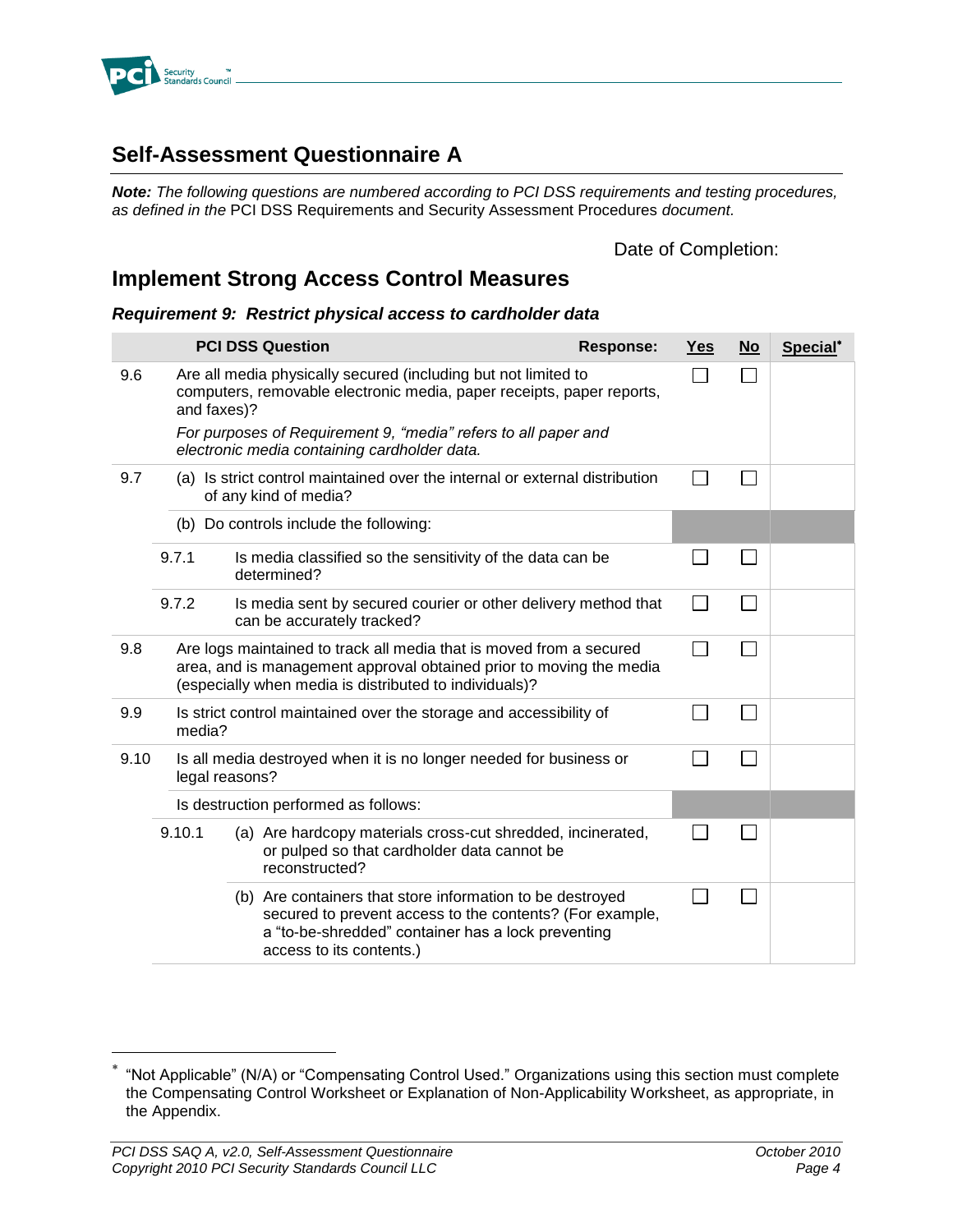

# <span id="page-9-0"></span>**Maintain an Information Security Policy**

## <span id="page-9-1"></span>*Requirement 12: Maintain a policy that addresses information security for all personnel*

|      |                                                                                                                                                            | <b>PCI DSS Question</b>                                                                                                                                                                   | Response: | Yes | <u>No</u> | <b>Special</b> |
|------|------------------------------------------------------------------------------------------------------------------------------------------------------------|-------------------------------------------------------------------------------------------------------------------------------------------------------------------------------------------|-----------|-----|-----------|----------------|
| 12.8 | If cardholder data is shared with service providers, are policies and<br>procedures maintained and implemented to manage service providers,<br>as follows? |                                                                                                                                                                                           |           |     |           |                |
|      | 12.8.1                                                                                                                                                     | Is a list of service providers maintained?                                                                                                                                                |           |     |           |                |
|      | 12.8.2                                                                                                                                                     | Is a written agreement maintained that includes an<br>acknowledgement that the service providers are responsible<br>for the security of cardholder data the service providers<br>possess? |           |     |           |                |
|      | 12.8.3                                                                                                                                                     | Is there an established process for engaging service<br>providers, including proper due diligence prior to<br>engagement?                                                                 |           |     |           |                |
|      | 12.8.4                                                                                                                                                     | Is a program maintained to monitor service providers' PCI<br>DSS compliance status?                                                                                                       |           |     |           |                |

 $\overline{a}$ 

<sup>\*</sup> "Not Applicable" (N/A) or "Compensating Control Used." Organizations using this section must complete the Compensating Control Worksheet or Explanation of Non-Applicability Worksheet, as appropriate, in the Appendix.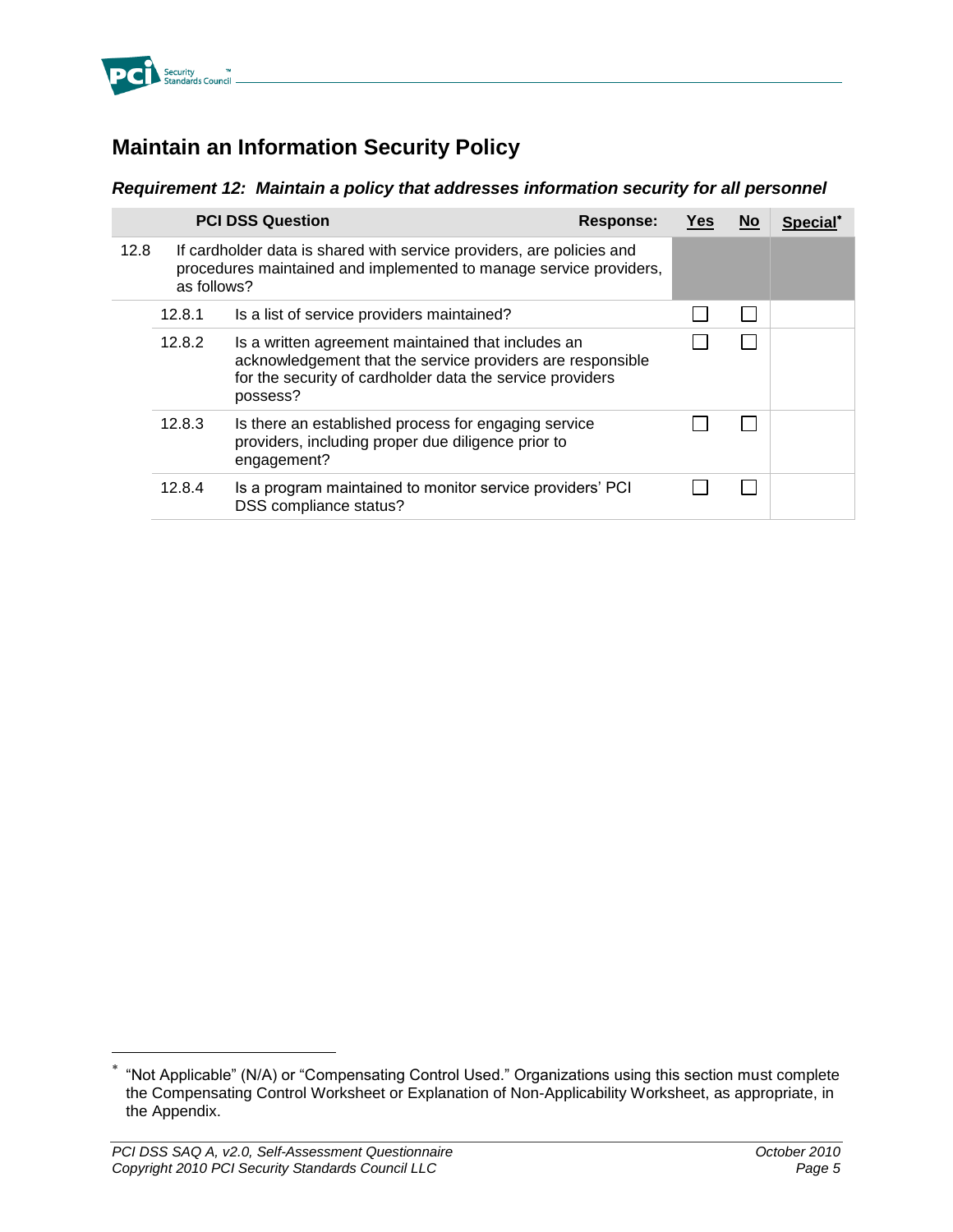

# <span id="page-10-0"></span>**Appendix A: (not used)**

*This page intentionally left blank*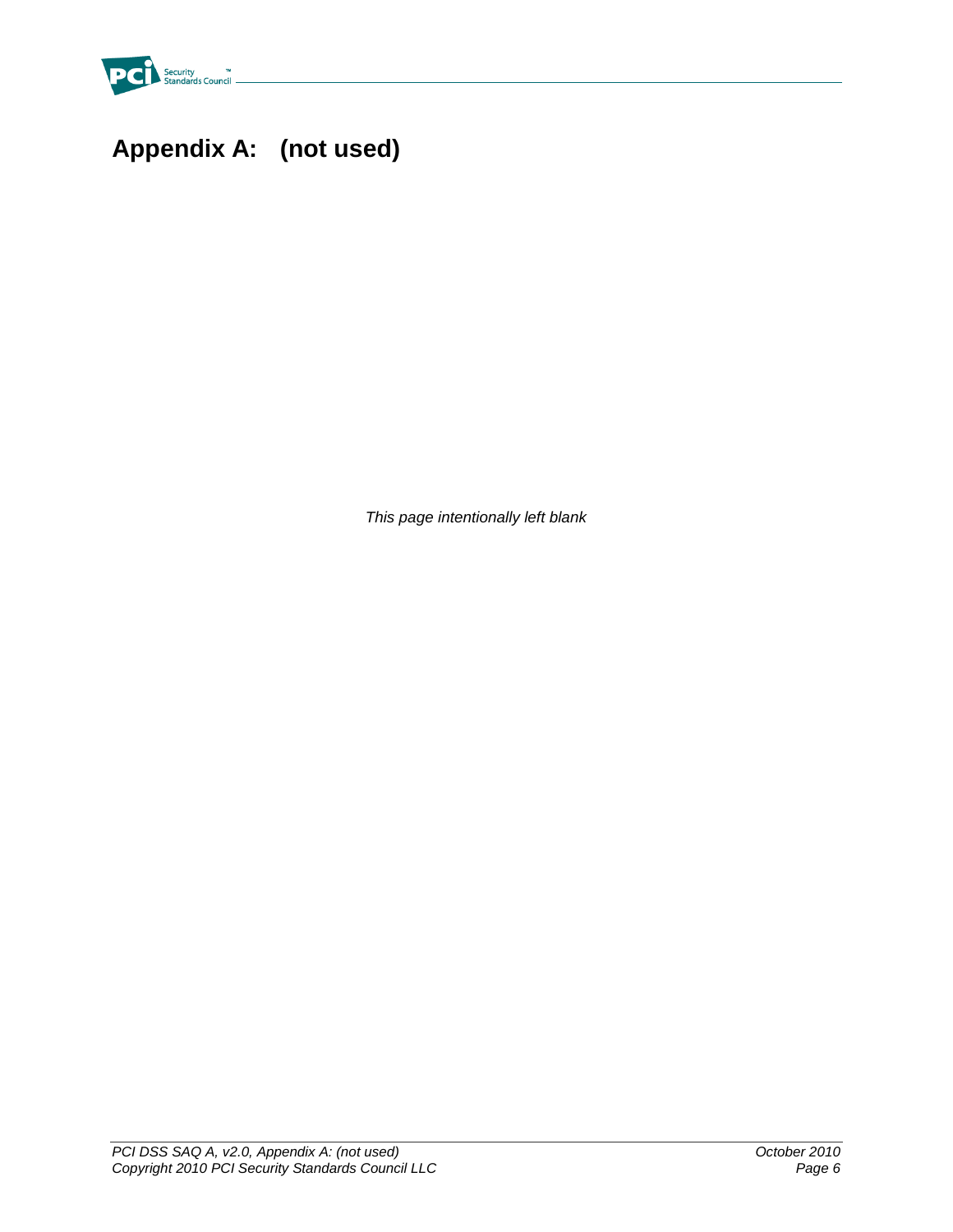

# <span id="page-11-0"></span>**Appendix B: Compensating Controls**

Compensating controls may be considered for most PCI DSS requirements when an entity cannot meet a requirement explicitly as stated, due to legitimate technical or documented business constraints, but has sufficiently mitigated the risk associated with the requirement through implementation of other, or compensating, controls.

Compensating controls must satisfy the following criteria:

- 1. Meet the intent and rigor of the original PCI DSS requirement.
- 2. Provide a similar level of defense as the original PCI DSS requirement, such that the compensating control sufficiently offsets the risk that the original PCI DSS requirement was designed to defend against. (See *Navigating PCI DSS* for the intent of each PCI DSS requirement.)
- 3. Be "above and beyond" other PCI DSS requirements. (Simply being in compliance with other PCI DSS requirements is not a compensating control.)

When evaluating "above and beyond" for compensating controls, consider the following:

*Note: The items at a) through c) below are intended as examples only. All compensating controls must be reviewed and validated for sufficiency by the assessor who conducts the PCI DSS review. The effectiveness of a compensating control is dependent on the specifics of the environment in which the control is implemented, the surrounding security controls, and the configuration of the control. Companies should be aware that a particular compensating control will not be effective in all environments.* 

- a) Existing PCI DSS requirements CANNOT be considered as compensating controls if they are already required for the item under review. For example, passwords for non-console administrative access must be sent encrypted to mitigate the risk of intercepting clear-text administrative passwords. An entity cannot use other PCI DSS password requirements (intruder lockout, complex passwords, etc.) to compensate for lack of encrypted passwords, since those other password requirements do not mitigate the risk of interception of clear-text passwords. Also, the other password controls are already PCI DSS requirements for the item under review (passwords).
- b) Existing PCI DSS requirements MAY be considered as compensating controls if they are required for another area, but are not required for the item under review. For example, two-factor authentication is a PCI DSS requirement for remote access. Two-factor authentication *from within the internal network* can also be considered as a compensating control for non-console administrative access when transmission of encrypted passwords cannot be supported. Twofactor authentication may be an acceptable compensating control if; (1) it meets the intent of the original requirement by addressing the risk of intercepting clear-text administrative passwords; and (2) it is set up properly and in a secure environment.
- c) Existing PCI DSS requirements may be combined with new controls to become a compensating control. For example, if a company is unable to render cardholder data unreadable per requirement 3.4 (for example, by encryption), a compensating control could consist of a device or combination of devices, applications, and controls that address all of the following: (1) internal network segmentation; (2) IP address or MAC address filtering; and (3) two-factor authentication from within the internal network.
- 4. Be commensurate with the additional risk imposed by not adhering to the PCI DSS requirement.

The assessor is required to thoroughly evaluate compensating controls during each annual PCI DSS assessment to validate that each compensating control adequately addresses the risk the original PCI DSS requirement was designed to address, per items 1-4 above. To maintain compliance, processes and controls must be in place to ensure compensating controls remain effective after the assessment is complete.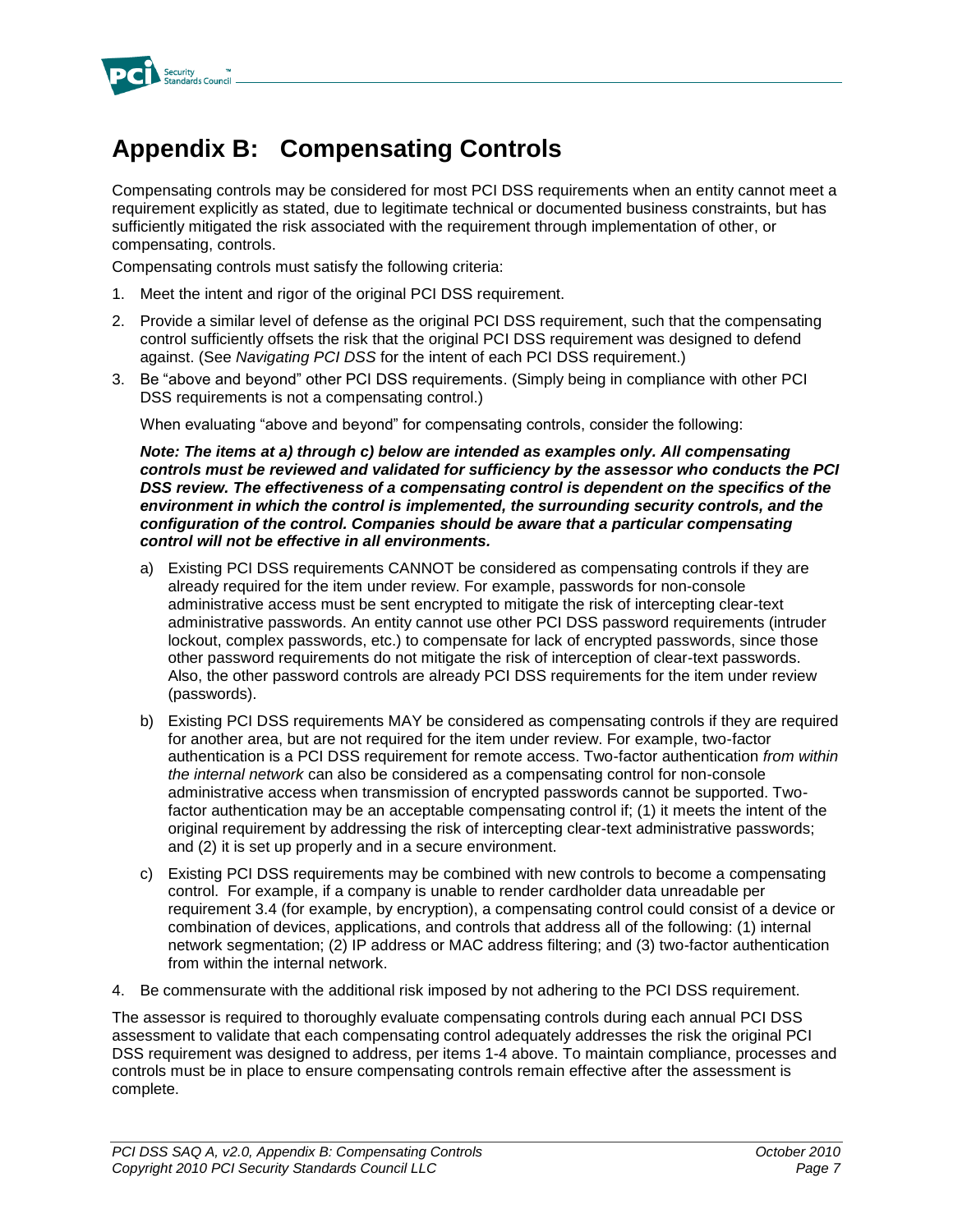

# <span id="page-12-0"></span>**Appendix C: Compensating Controls Worksheet**

*Use this worksheet to define compensating controls for any requirement where "YES" was checked and compensating controls were mentioned in the "Special" column.*

*Note: Only companies that have undertaken a risk analysis and have legitimate technological or documented business constraints can consider the use of compensating controls to achieve compliance.*

### **Requirement Number and Definition:**

|    |                                                  | <b>Information Required</b>                                                                                                                   | <b>Explanation</b> |
|----|--------------------------------------------------|-----------------------------------------------------------------------------------------------------------------------------------------------|--------------------|
|    | <b>Constraints</b>                               | List constraints precluding compliance<br>with the original requirement.                                                                      |                    |
| 2. | Objective                                        | Define the objective of the original<br>control; identify the objective met by the<br>compensating control.                                   |                    |
| 3. | <b>Identified Risk</b>                           | Identify any additional risk posed by the<br>lack of the original control.                                                                    |                    |
| 4. | Definition of<br>Compensating<br><b>Controls</b> | Define the compensating controls and<br>explain how they address the objectives<br>of the original control and the increased<br>risk, if any. |                    |
| 5. | Validation of<br>Compensating<br><b>Controls</b> | Define how the compensating controls<br>were validated and tested.                                                                            |                    |
| 6. | <b>Maintenance</b>                               | Define process and controls in place to<br>maintain compensating controls.                                                                    |                    |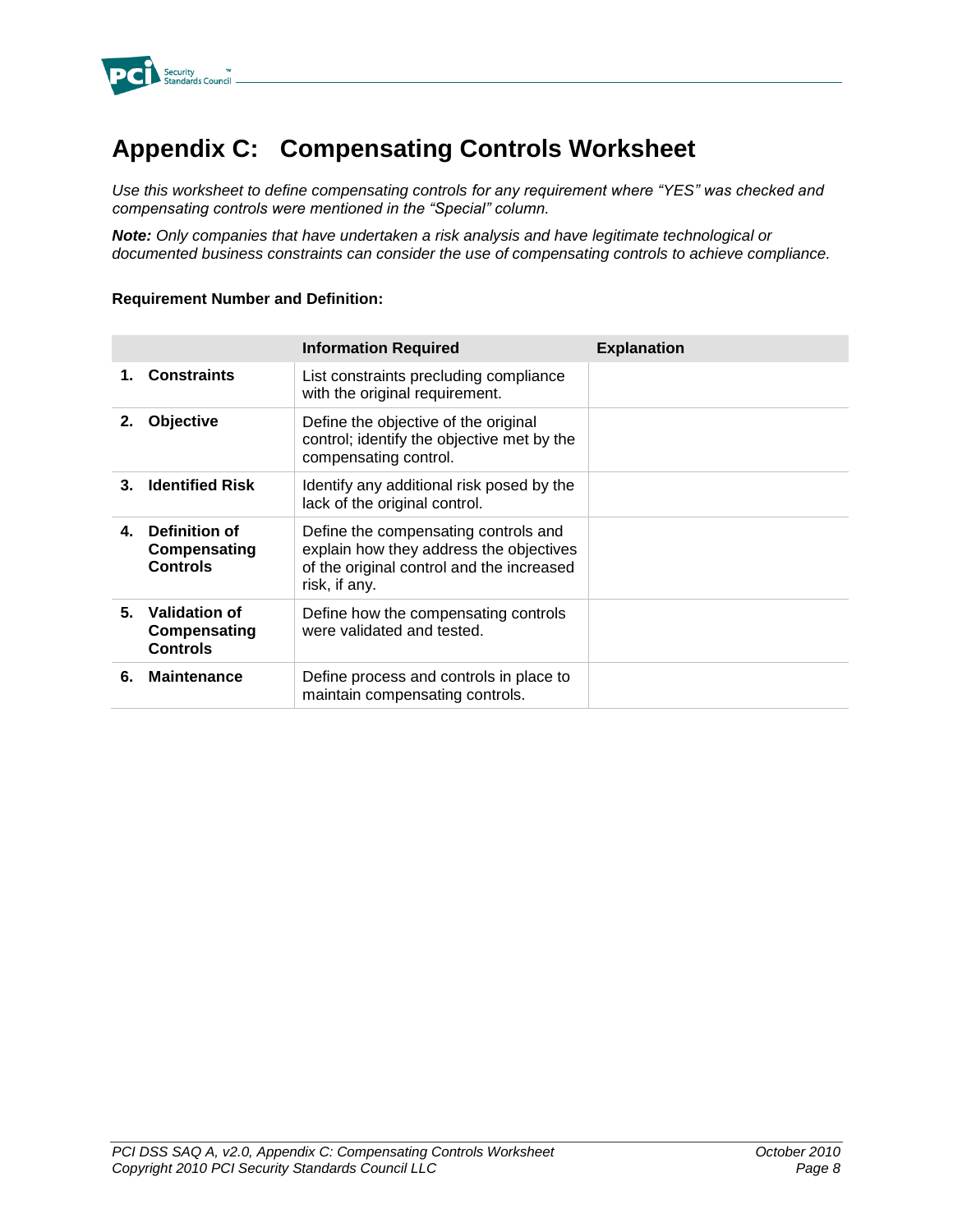

# <span id="page-13-0"></span>**Compensating Controls Worksheet – Completed Example**

*Use this worksheet to define compensating controls for any requirement where "YES" was checked and compensating controls were mentioned in the "Special" column.*

**Requirement Number:** *8.1 – Are all users identified with a unique user name before allowing them to access system components or cardholder data?*

|    |                                                         | <b>Information Required</b>                                                                                                                      | <b>Explanation</b>                                                                                                                                                                                                                                                                                                                                    |
|----|---------------------------------------------------------|--------------------------------------------------------------------------------------------------------------------------------------------------|-------------------------------------------------------------------------------------------------------------------------------------------------------------------------------------------------------------------------------------------------------------------------------------------------------------------------------------------------------|
| 1. | <b>Constraints</b>                                      | List constraints precluding<br>compliance with the original<br>requirement.                                                                      | Company XYZ employs stand-alone Unix<br>Servers without LDAP. As such, they each<br>require a "root" login. It is not possible for<br>Company XYZ to manage the "root" login nor<br>is it feasible to log all "root" activity by each<br>user.                                                                                                        |
| 2. | Objective                                               | Define the objective of the<br>original control; identify the<br>objective met by the<br>compensating control.                                   | The objective of requiring unique logins is<br>twofold. First, it is not considered acceptable<br>from a security perspective to share login<br>credentials. Secondly, having shared logins<br>makes it impossible to state definitively that a<br>person is responsible for a particular action.                                                     |
| 3. | <b>Identified Risk</b>                                  | Identify any additional risk<br>posed by the lack of the<br>original control.                                                                    | Additional risk is introduced to the access<br>control system by not ensuring all users have<br>a unique ID and are able to be tracked.                                                                                                                                                                                                               |
| 4. | <b>Definition of</b><br>Compensating<br><b>Controls</b> | Define the compensating<br>controls and explain how<br>they address the objectives<br>of the original control and<br>the increased risk, if any. | Company XYZ is going to require all users to<br>log into the servers from their desktops using<br>the SU command. SU allows a user to access<br>the "root" account and perform actions under<br>the "root" account but is able to be logged in<br>the SU-log directory. In this way, each user's<br>actions can be tracked through the SU<br>account. |
| 5. | <b>Validation of</b><br>Compensating<br><b>Controls</b> | Define how the<br>compensating controls were<br>validated and tested.                                                                            | Company XYZ demonstrates to assessor that<br>the SU command being executed and that<br>those individuals utilizing the command are<br>logged to identify that the individual is<br>performing actions under root privileges                                                                                                                           |
| 6. | <b>Maintenance</b>                                      | Define process and controls<br>in place to maintain<br>compensating controls.                                                                    | Company XYZ documents processes and<br>procedures to ensure SU configurations are<br>not changed, altered, or removed to allow<br>individual users to execute root commands<br>without being individually tracked or logged                                                                                                                           |